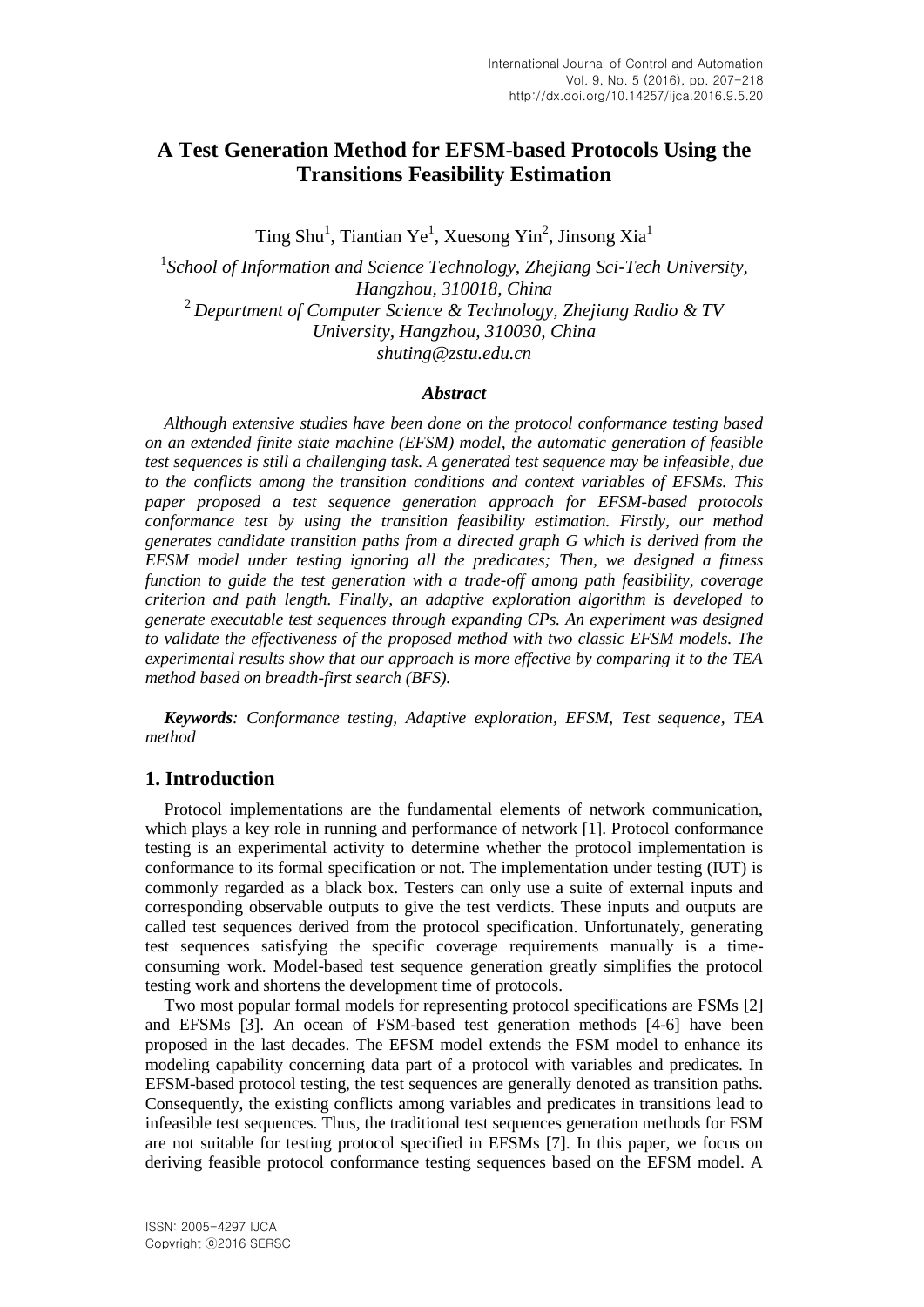favorable method for test sequence generation should consider the following three objectives: (1) Generate test sequences satisfying a test coverage criterion; (2) Guarantee the executability of the generated test sequences; (3) Minimize the length of the test sequences, thereby reducing test cost.

In recent years, genetic algorithm (GA) has been used to generate executable test sequences [8]. Its working procedure is divided into two stages: the first phase generates transition paths (TPs) to meet the specified coverage criterion; the second phase finds input data to fire the TPs produced in the first phase. However, these GA-based methods can't guarantee the existence of input data which can fire candidate TPs. In contrast, test sequence generation methods using transition executability analysis (TEA) [9] can ensure the executability of the generated test sequence in only single step. What's more, the restriction conditions of EFSM models under test for the TEA methods are less than GAbased ones. However, TEA-based methods have also a deficiency: exploration in a huge TEA tree is prone to a state explosion problem.

In order to alleviate the state explosion problem, this paper presents a new heuristic method for generating executable test sequences based on transitions feasibility estimation. Our approach makes a trade-off among path feasibility, coverage criterion and path length. We also conduct experimental studies to investigate the performance of our proposed method. Experimental results suggest that our method can effectively decrease the probability of the state explosion problem and improve the efficiency of test sequences generation.

In short, the main contributions of this paper are as follows:

1. A new test generation approach based on estimation of feasibility is presented to find a shorter test sequence that meets the test criterion.

2. We introduce a new fitness function to make a trade off among path feasibility, TP length, and coverage criterion.

3. An experiment is designed with two classic EFSM models. The experimental results show that the approach is more effective by comparing it to BFS.

The rest of the paper is organized as follows. Section 2 provides some background information. Section 3 describes the detail of test generation method for EFSM based on estimation of the transition feasibility. Empirical results are discussed in Section 4. Section 5 summarizes the related work of test sequence generation. Conclusion and prospective are described in Section 6.

### **2. Preliminaries**

An EFSM can be described as an eight-tuple <*S*, *s*0, *I*, *P*, *A*, *O*, *V*, *T*>, where *S* is a nonempty finite set of logical states of the EFSM;  $s_0$  is the initial state; *I* is the finite set of input;  $P$  is the set of predicates that operate on variables;  $A$  is the set of actions that operate on variables; O is the finite set of output; V is the set of variables,  $V = V_i \cup V_c$ , where  $V_i$  and  $V_c$  represent the input variables and the context variable, respectively; *T* is where  $V_i$  and  $V_c$  represent the input variables and the context variable, respectively; *I* is the set of transitions,  $T = S \times V \times I \rightarrow S \times V \times O \times A$ ; A transition *t* can be represented by the six-tuple  $(s_s, i_t, p_t, a_t, o_t, s_e)$ , where  $s_s$  is the start state of *t*,  $s_e$  is the end state of *t*,  $i_t$  is the input and  $o_t$  is output. A transition can be fired, when the condition part  $p_t$  is satisfied after receiving a given input  $i_t$ . When  $t$  is executed, the corresponding action  $a_t \in A$  is executed and logical state is switched from the state *s<sup>s</sup>* to the *s<sup>e</sup>* .

To facilitate the description of the proposed approach, we will take the EFSM  $M_1$  [10] shown in Figure 1 as an example throughout this paper. In  $M_1$ ,  $S = \{Discount, Waiting,$ *Connected*, *Sending*, *Block*},  $V_c = \{counter, input\}$ ,  $V_i = \{optional, SDU, number, block,$ *olddata*, *NUM*}. If, for example,  $M_1$  is at state  $S_2$ , the value of *counter* satisfies the guard of  $t_4$  (*counter*<4) then  $t_4$  is fired, the operation (*counter* =: *counter* +1;) is executed, and the operation update the value of *counter*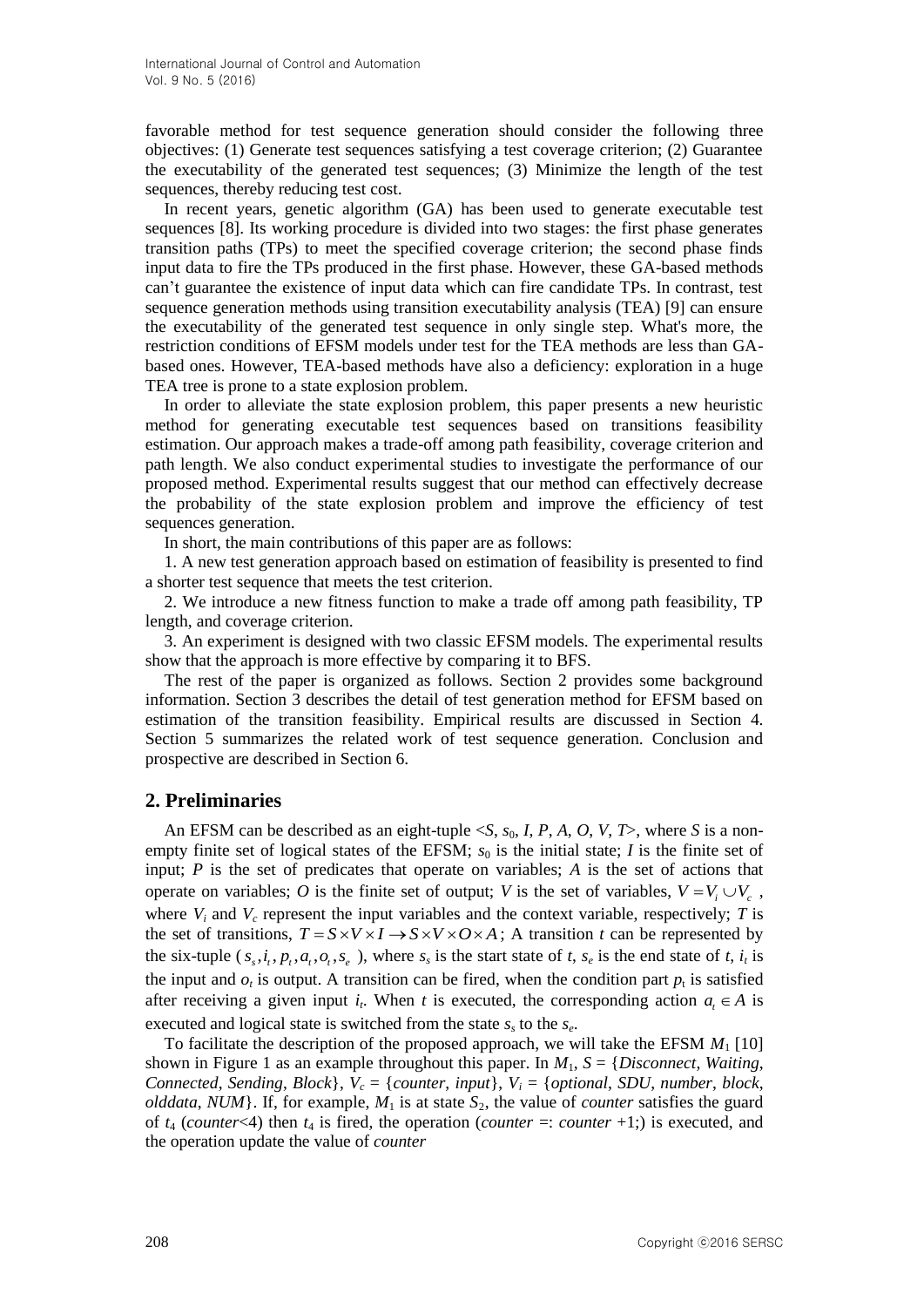

**Figure 1. Inres Protocol as an EFSM (***M***1)**

Before providing a detailed description of our method, we introduce the following definitions:

**Definition 1.** State configuration (*SC*) can be represented as a tuple  $(s_i, \overline{v_i}) \in S \times V$ , where  $s_i$  is the current state and  $\overline{v_i}$  is the current value vector of variables, respectively. *SC*=  $s_i$  $(v_1, v_2, ..., v_n)$ .

**Definition 2.** Transition configuration (*TC*) can be represented as a tuple  $(t_j, \overline{v_j}) \in T \times V$ ,

where  $t_j$  is the name of current transition,  $\overline{v_j}$  is same with the set of variables of  $s_e$ .  $TC = t_j$  $(v_1, v_2, ..., v_n)$ .

**Definition 3.** A transition path (TP) of length *n* is a transition sequence that consists of *n* continuous transitions end to end,  $TP = t_1, t_2, \ldots, t_n$ . TP is feasible (an FTP) if and only if the predicates  $p$  of each transition  $t_i$  can be satisfied, where  $1 < i < n$ .

**Definition 4.** A path  $(t_1, ..., t_n)$  is a DP-path in respect to a variable *v*, if  $t_1$  has a definition-use of  $v$ ,  $t_n$  has a predicate-use of  $v$  and the path is a def-clear path regarding *v*. Then,  $t_1$ ,  $t_n$  in this path is a definition-use pair. DP represents the definition-p-use transition pair in an EFSM model. We use the value of *v*(*DP*) to evaluate the feasibility of a specific transition path.

## **3. The Proposed Approach**

In this section, we present a new test sequence generation approach based on feasibility estimation of transitions. The proposed approach adaptive searches a relatively short FTP regarding the given test criterion for the EFSM-specified protocol. The proposed method descried in this paper consists of two procedures and the flowchart is shown in the Figure 2.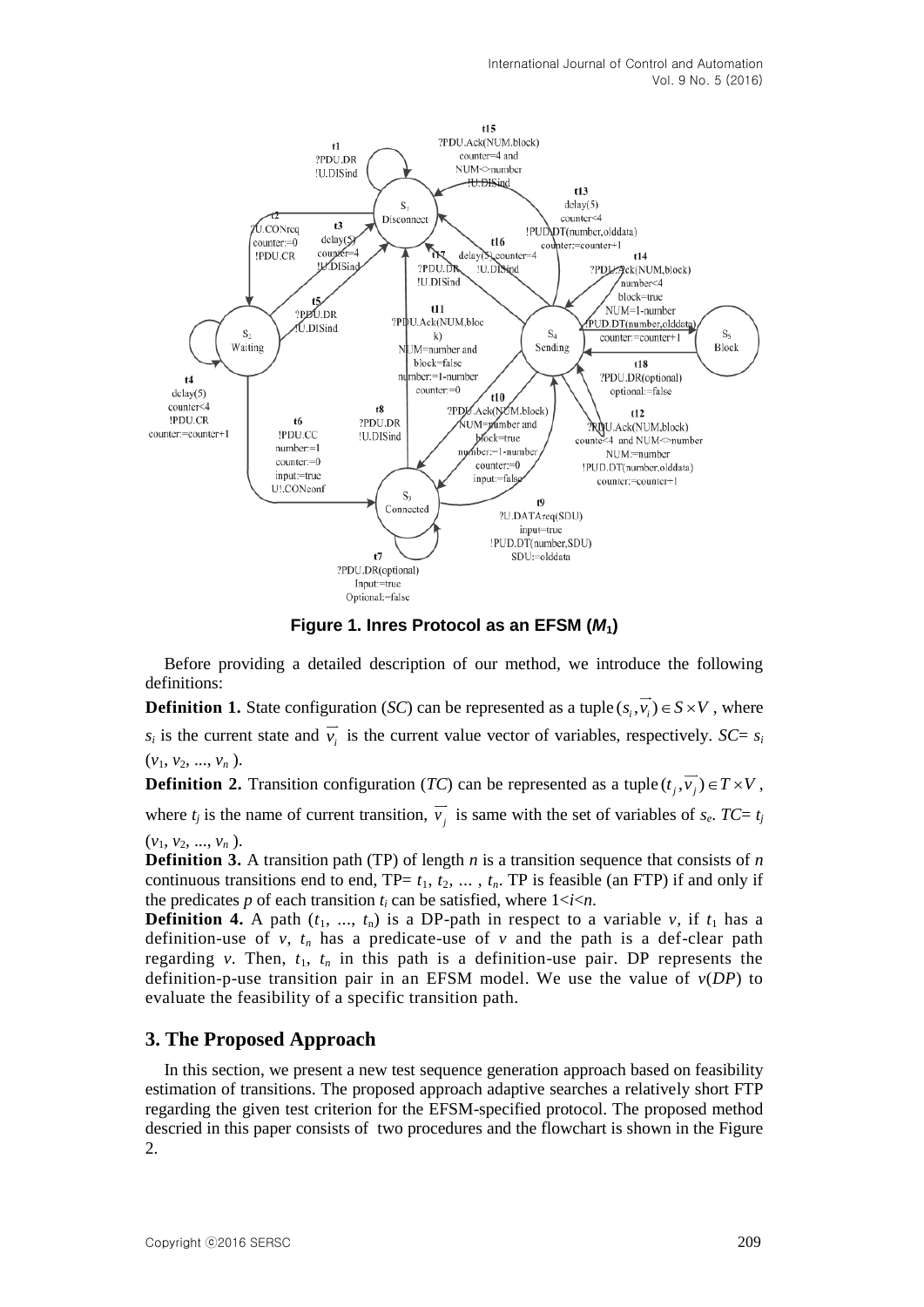International Journal of Control and Automation Vol. 9 No. 5 (2016)

The procedure above the loop generates candidate paths (CPs) to satisfy the transition coverage criteria. To estimate of feasibility of a TP, all DPs in this TP are found and  $v(DP)$  is assigned to each DP, with the  $v(DP)$  depending on the relevant assignment and guard. Before CPs generation, definitions and guards were classified and for each possible combination of guard and definitions type, a pre-determined *v*(*DP*) assigned, which are given in Section 3.1.



#### **Figure 2. Flowchart of Test Sequence Generation Based on Transitions Feasibility Estimation**

The procedure in the loop generates test sequence by expanding the CPs generated in Section 3.2. The fitness function used to guide the search is described in detail in Section 3.3.

#### **3.1. DP Classification**

The type of definitions and guards that occur in DPs determine the probability that a path from definition transition to p-use transition can be executed. The feasibility of the TP is evaluated by  $v(DP)$ . Each definition can be normalized to a form of  $v:= EP$ , where  $v \in V_c$ , *EP* is an expression. And each p-use can be normalized to a form of  $v \Theta E P_r$ , where  $v \in V_c$ ,  $EP_r$  is an expression and  $\Theta$  is the operator.

*Var*(*EP*) and *Var*(*EPr*) represent the variables that appear in expression *EP* and *EP<sup>r</sup>* , respectively. According to the types of *Var*(*EP*) and *Var*(*EPr*), the DPs through EFSM can be classified, and the resultant *v*(*DP*) used in this work are shown in the Table 1.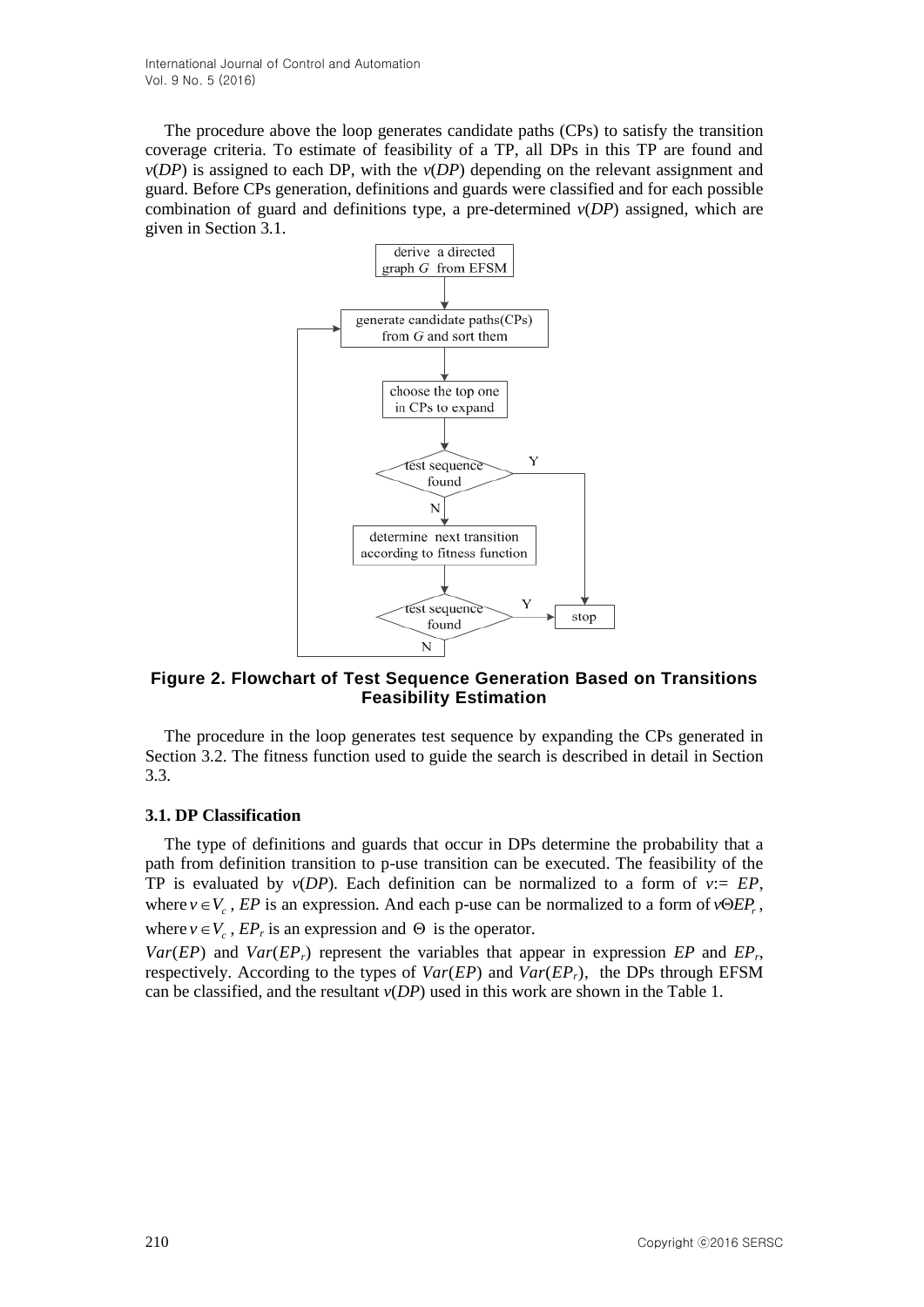|                                                                                                    | operator of guard |                |                  |                |  |
|----------------------------------------------------------------------------------------------------|-------------------|----------------|------------------|----------------|--|
| Type of $EP$ and $EP_r$                                                                            | $\neq$            |                | $\leq$ or $\geq$ | $<$ or $>$     |  |
| $Var(EP) \in c \cup \emptyset$ and $Var(EP) \in c \cup \emptyset$                                  | 0 if false and    | 0 if false and | 0 if false and   | 0 if false and |  |
|                                                                                                    | 100 otherwise     | 100 otherwise  | 100 otherwise    | 100 otherwise  |  |
| $Var(EP) \in c \cup \emptyset$ and $Var(EP_r) \in c \cup V_i \cup \emptyset$                       | 12                | 24             | 12               | 18             |  |
| $Var(EP) \in c \cup \emptyset$ and $Var(EP) \in c \cup V$ , $\cup \emptyset$                       | 24                | 60             | 48               | 36             |  |
| $Var(EP) \in c \cup \emptyset$ and $Var(EP_r) \in c \cup V_i \cup V_c \cup \emptyset$              | 18                | 48             | 36               | 30             |  |
| $Var(EP) \in c \cup V_i \cup \emptyset$ and $Var(EP) \in c \cup \emptyset$                         | 12                | 24             | 12               | 18             |  |
| $Var(EP) \in c \cup V_i \cup \emptyset$ and $Var(EP_i) \in c \cup V_i \cup \emptyset$              | $\overline{c}$    | 8              | $\overline{4}$   | 6              |  |
| $Var(EP) \in c \cup V_i \cup \emptyset$ and $Var(EP) \in c \cup V_i \cup \emptyset$                | 8                 | 20             | 12               | 16             |  |
| $Var(EP) \in c \cup V_i \cup \emptyset$ and $Var(EP_r) \in c \cup V_i \cup V_c \cup \emptyset$     | 6                 | 16             | 8                | 12             |  |
| $Var(EP) \in c \cup V$ , $\cup \emptyset$ and $Var(EP) \in c \cup \emptyset$                       | 24                | 60             | 48               | 36             |  |
| $Var(EP) \in c \cup V_c \cup \emptyset$ and $Var(EP_r) \in c \cup V_c \cup \emptyset$              | $\overline{4}$    | 16             | 8                | 12             |  |
| $Var(EP) \in c \cup V$ $\cup \emptyset$ and $Var(EP) \in c \cup V$ $\cup \emptyset$                | 16                | 40             | 24               | 32             |  |
| $Var(EP) \in c \cup V_c \cup \emptyset$ and $Var(EP_c) \in c \cup V_c \cup V_c \cup \emptyset$     | 12                | 30             | 16               | 24             |  |
| $Var(EP) \in c \cup V_c \cup V_i \cup \emptyset$ and $Var(EP_c) \in c \cup \emptyset$              | 18                | 48             | 36               | 30             |  |
| $Var(EP) \in c \cup V_c \cup V_i \cup \emptyset$ and $Var(EP_c) \in c \cup V_i \cup \emptyset$     | 3                 | 12             | 6                | 8              |  |
| $Var(EP) \in c \cup V$ , $\cup V$ , $\cup \emptyset$ and $Var(EP) \in c \cup V$ , $\cup \emptyset$ | 12                | 30             | 20               | 24             |  |
| $Var(EP) \in c \cup V \cup V \cup \emptyset$ and                                                   | 8                 | 24             | 12               | 20             |  |
| $Var(EP_r) \in c \cup V_i \cup V_{\sim} \cup \varnothing$                                          |                   |                |                  |                |  |

**Table 1. The Corresponding** *v***(***DP***) Used in this Work**

For example, in Table 1,  $Var(EP) \in c \cup \emptyset$  is used to indicate that *EP* only includes constants, where *c* is a constant.  $Var(EP) \in c \cup V_i \cup \emptyset$  represents *EP* only includes constants and input variables but no context variables.

### **3.2. Candidate Paths Generation**

Ignoring all predicates in transitions, a directed graph *G* can be derived from the EFSM model under testing. To illustrate how our method works, we consider the *M*<sup>1</sup> shown in Figure 1. First, we generate the shortest TPs which are more likely to be executed to satisfy transition coverage criteria. *G* is conflict-free since it does not contain any guard. So we can use the classical BFS algorithm with a pruning strategy to generate shortest TPs that meet coverage requirement. However, the traditional state configuration pruning strategy [9] may not generate TPs that we need. *U* denotes the transition coverage target. Suppose that  $U = \{t_1, t_2, t_3, t_4, t_5\}$ , for  $M_1$ , BFS generates an expanding tree rooted in a given state configuration of  $M_1$  when using the pruning strategy. Figure 3 shows part of BFS tree, which is rooted in the initial state configuration of *M*1.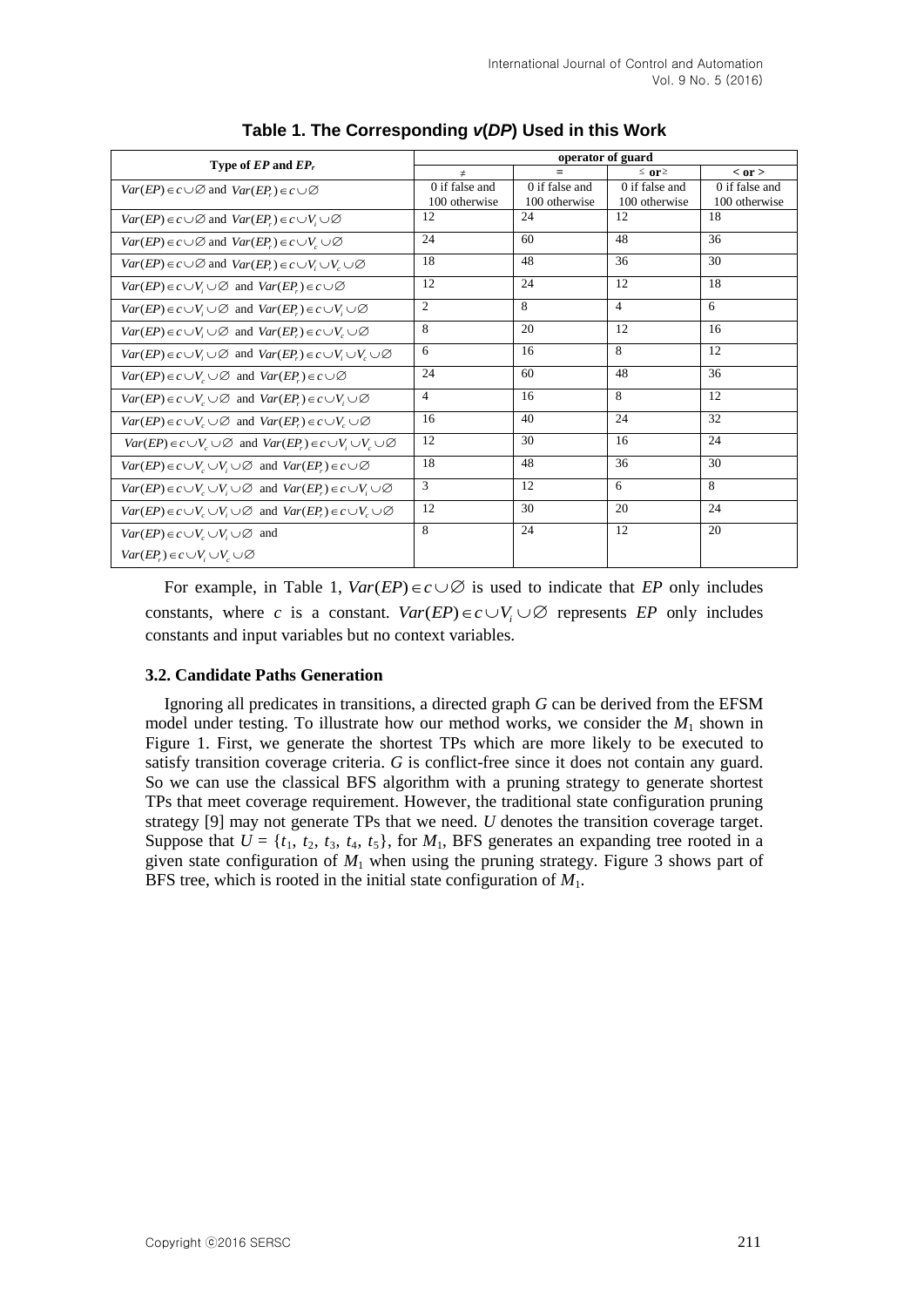International Journal of Control and Automation Vol. 9 No. 5 (2016)



**Figure 3. Part of a BFS Tree of the** *M***<sup>1</sup>**

In Figure 3,  $t_1$  is cut off for its tail state configuration existed in the current TPs, and thus these two TPs are abandoned. So *SC* pruning strategy does not work well in this case. To address this problem, we adopt *TC* pruning strategy instead of *SC* in the process of BFS.

If we can estimate the feasible probability in advance, it will greatly improve the performance of test sequence generation. Our method generates one or more short TPs and then sorts them with the aim to direct the choice of TPs towards those to feasible as CPs. For this reason, a path with more definition-p-use transition pairs has higher probability that it is infeasible. Thus, it is used to estimate the feasibility of a given path, where *n* is the number of DP in the path. The smaller sum of  $v(DP)$  on the path  $\sum_{i=1}^{n} v(DP_i)$  states that the path has better feasible probability. We sort shortest TPs by

 $\sum_{i=1}^n v(DP_i)$  $\int_{i=1}^{n} v(DP_i)$  in ascending order.

Suppose that  $U = \{t_1, t_2, t_3, t_4, t_5\}$ , we can derive the candidate paths  $CPs = {TP_1=t_1,t_2,t_3,t_2,t_4,t_5, TP_2=t_1,t_2,t_4,t_3,t_5,t_2, t_4, ...}$ . Given the initial state configuration  $SC_0$ and target transition set *U* for an EFSM, Algorithm 1 generates candidate paths shown in the Figure 4.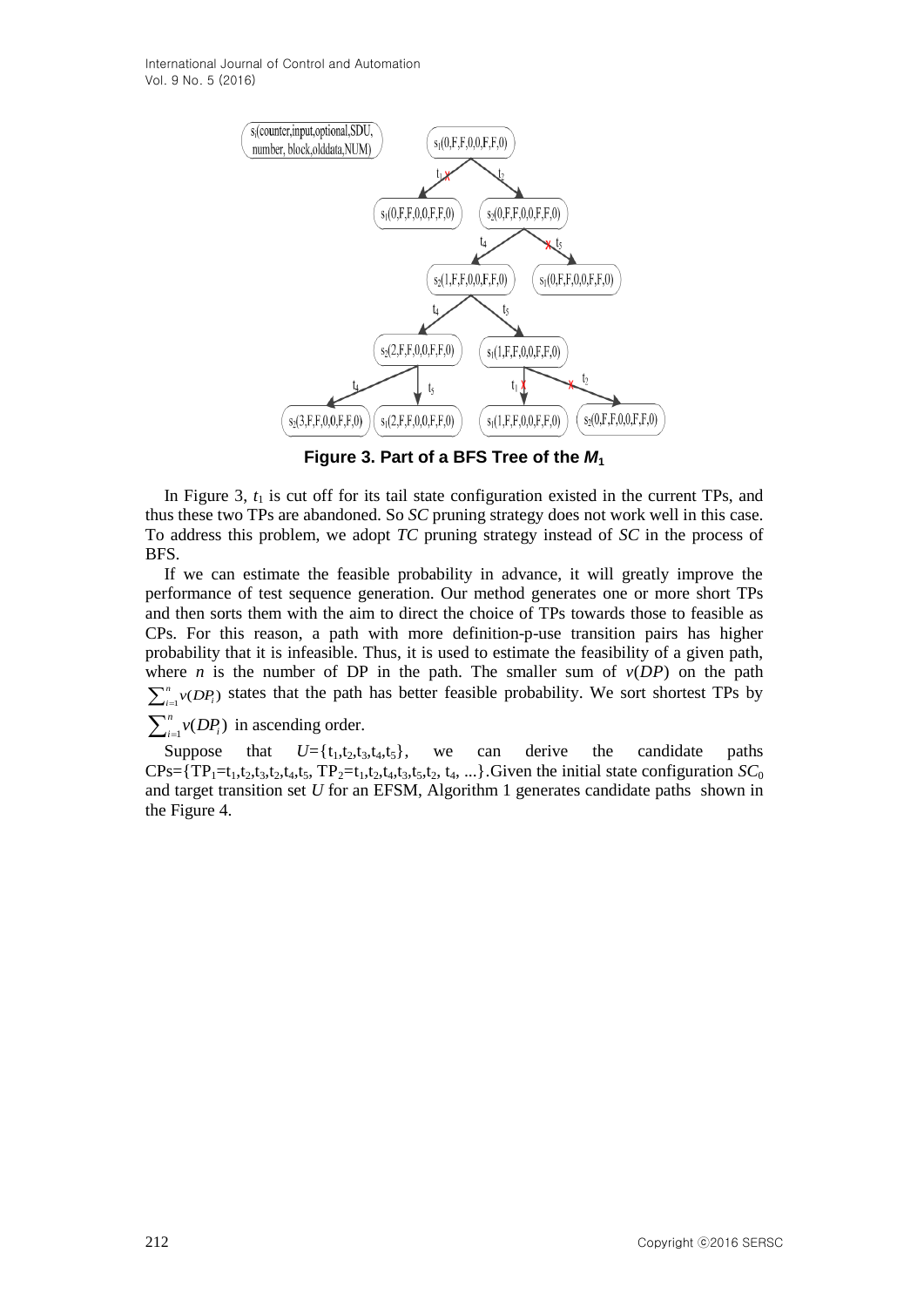**Algorithm 1** candidate paths generation ( $Gen\_CPs(SC_0, U)$ ) 1: **input:**EFSM model under testing,  $SC_0$  and U; 2: output:candidate paths satisfying transition coverage; 3: **initial:**  $CPs$ :=null; int  $v(DP)$ ;  $F$ :=null;  $Found$ :=false;  $OTs$ :=null; 4: begin 5: derive graph G without predicates from  $M_1$ ; put  $SC_0$  into the queue F; 6: while  $F \neq \emptyset \wedge U \neq \emptyset$  do remove the first node  $S_f$  in the queue F:  $7.$ if  $Found = true$  and  $TC. level > Found\_level$  then  $8:$ sort  $CP_i$  by  $\sum y(DP_i)$  in ascending order; return  $CPs$ ;  $\overline{9}$ end if  $10<sub>1</sub>$ put all outgoing transitions of  $S_f$  into set OT s;  $11:$ while  $U \neq \emptyset \land OTs \neq \emptyset$  do  $12:$  $13:$ if  $OTs == \emptyset$  then *F*.remove( $S_f$ ); break;  $14:$ end if  $15:$ get the first transition  $t_f$  in OT s;  $t_f$  level:=S  $_f$  level+1;  $16<sub>2</sub>$ if the  $TC$  of  $t_i$  has existed in current  $FTP$  then  $17:$ remove  $t_f$  from  $OTs$ ; 18: if  $OTs == \emptyset$  then  $19<sup>°</sup>$  $F$ .remove $(S_f)$ ; break;  $20:$  $21:$ else get first transition  $t_f$  in OT s;  $22$ end if  $23:$ end if  $24$  $CP := CP \circ t_f;$  $25$ if  $CP$  has covered all the transitions in  $U$  then  $26:$  $27:$ add CP to the CPs; Found:=true; Found\_level :=  $t_f$ .level;  $28$ end if remove the first out transition  $t_f$  form OT s; (tail state of  $t_f$ ).level:  $=t_f$ .level; add the tail SC of  $t_f$  to the F;  $29:$ end while  $30:$ 31: end while

#### **Figure 4. Algorithm of Candidate Paths Generation**

#### **3.3. Test Sequence Generation**

Once CPs have been generated, we should check their feasibility. Firstly, we choose the first one in CPs to expand, and traverse each transition  $t_i$  in the sequential order in this CP. If  $t_i$  is feasible, we continue to traverse the following transitions in the CP<sub>i</sub>. We have to adjust the original CP<sub>i</sub> to construct new CP<sub>i</sub>, otherwise. In the above example, the CP<sub>1</sub>=  $t_1$ ,  $t_2$ ,  $t_3$ ,  $t_2$ ,  $t_4$ ,  $t_5$ , is not a FTP since after executing  $t_1$ ,  $t_2$ , *counter* is 0, less than 4 and  $t_3$ requires *counter* to be equal to 4. Therefore, we should stop expanding the remaining transitions in this CP. And now, the current test sequence is  $t_1$ ,  $t_2$  and the current state is  $s_2$ , which is  $s_e$  of  $t_2$ , and  $U = \{t_3, t_4, t_5\}$ . We have to choose another executable outgoing transition of  $s_2$  instead of  $t_3$ .

Intend to find the test sequence, which has shorter path length and goodness of feasibility to cover all transitions of EFSM model from *U*, we present the metric as follows:

$$
f(t_j) = n \cdot \sum_{i=1}^{n} \frac{\nu(PD_i)}{\alpha} \tag{1}
$$

In the formula (1), *n* is the number of transitions which are uncovered in the *U*. |*TP*| is the length of TP that has traversed.  $\alpha$  is a constant which is used to tune the weight of path length in the metric.  $v(PD_i)$  represents the value of PD that constructed by  $t_i$  and transitions that have not been covered in *U*. The new algorithm selects the transition with minimum *f* as next transition to expand.

 $t_5$  is our choice for  $f(t_4) > f(t_5)$ , thus current test sequence is  $t_1, t_2, t_5, U = \{t_3, t_4\}$  and initial *SC* is *s*<sup>1</sup> (*counter*, *input*, *optional*, *SDU*, *number*, *block*, *olddata*, *NUM*). *Gen\_CPs*(*SC*0,*U*) is used to generate new CPs. The above procedure is repeated until all the transitions in the *U* are covered and the generated test sequence is executable.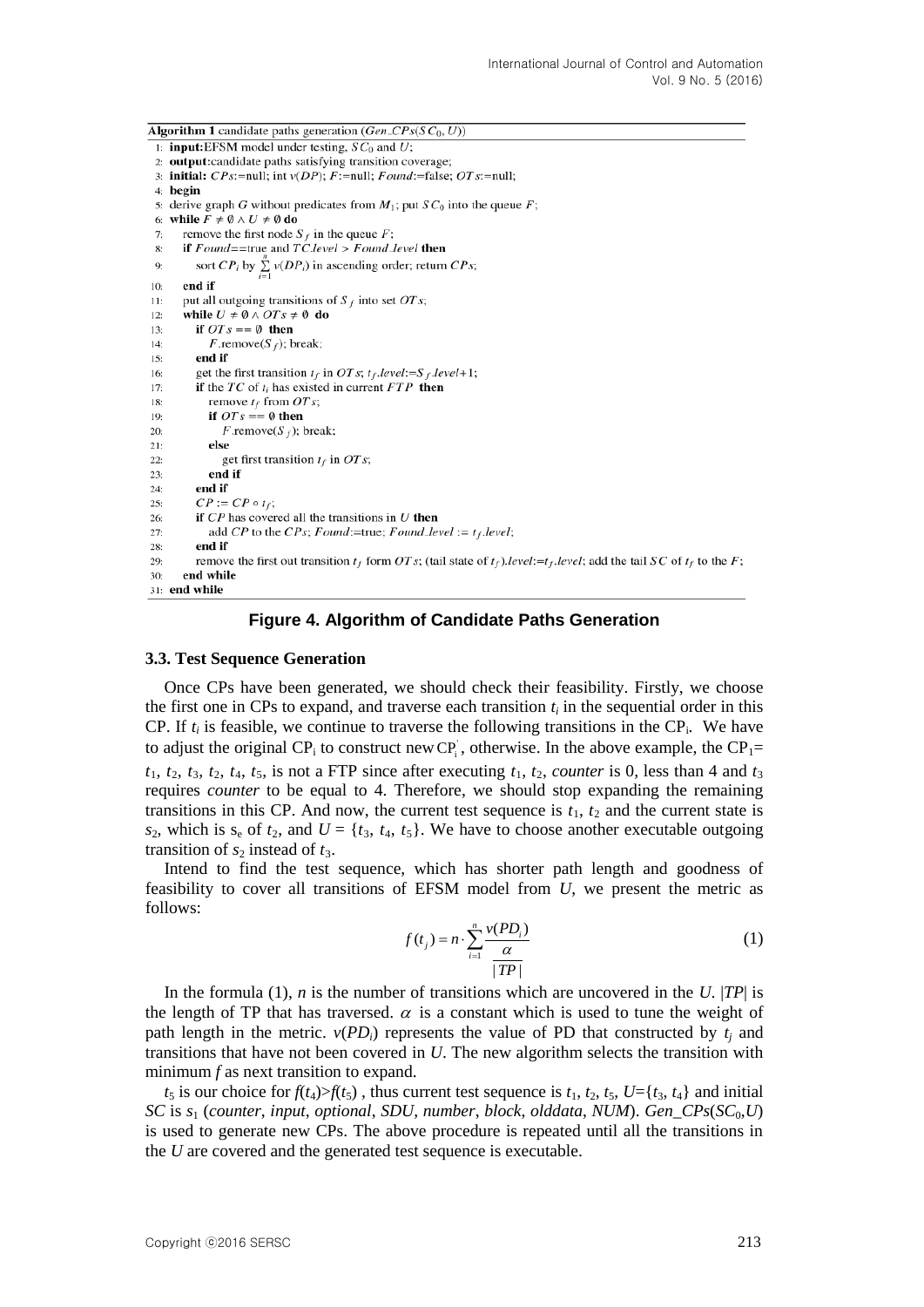Test generation method based on estimation of feasibility is described in the Algorithm 2 which is shown in Figure 5.

Algorithm 2 transition sequence generation

```
1: input: CPs:
 2: output: executable transition sequence satisfying target transition coverage;
 3: initial: CPs:=null:
4: begin
 5: for each CP_i in CP_s do
      for each t_i in CP_i do
 6:
 7:if t_i is feasible then
            result := result \circ t_i;8:
9:
            if result has covered all the transitions in U then
               return result;
10:end if
11:else
12:s_e:=the tail state of t<sub>i</sub>:
13:put all the executable outgoing transitions of s_e into set OTs;
14:get the transition t_{min} with minimum weight f(t_i) in the OT s;
15:result := result \circ t_{min};16:17<sup>1</sup>if result has covered all the transitions in U then
18<sup>1</sup>return result:
19.else
20<sub>1</sub>add all the transitions' names existed in the result into the U_{covered};
21.U := U - U_{covered}; SC_0 := SC of s_e; CPs':=Gen_CPs(SC_0, U); CPs := CPs' \cup CPs;
22.end if
23.end if
24.end for
25: end for
```
## **Figure 5. Algorithm of Transition Sequence Generation**

## **4. Empirical Results and Discussion**

In this section, we outline experiments in which the proposed technique was used to generate test sequences from two EFSMs and the results compared with BFS approach. Two EFSMs were used in the experiments:  $M_1$  [10] and  $M_2$  [11]. In order to evaluate the effectiveness of the proposed approach, we consider two factors: the count of nodes traversed and the length of the test sequences. The set of target transitions to be covered in  $M_1$  and  $M_2$  are shown in the Table 2.

To generate the test sequence includes all the transitions in the *U*, everytime we choose the first CP in the CPs to expand. The CPs which are used to expand in our approach across each of the EFSMs under study are listed in Table 3.

| NO.          | $M_1$                                                         | NO. | $M_{2}$                                                             |
|--------------|---------------------------------------------------------------|-----|---------------------------------------------------------------------|
|              | $U = {t_1,t_2,t_3,t_4,t_5}$                                   |     | $U = {t_1,t_2,t_3,t_4,t_5,t_6}$                                     |
| $\gamma$     | $U = {t_1,t_2,t_4,t_5,t_6,t_7,t_8,t_9}$                       | っ   | $U = {t_1,t_2,t_3,t_4,t_5,t_6,t_7}$                                 |
| $\mathbf{z}$ | $U = {t_6, t_7, t_9, t_{11}, t_{12}, t_{13}, t_{15}}$         | 2   | $U = {t_1,t_2,t_3,t_4,t_5,t_6,t_8,t_9,t_{10},t_{11}}$               |
| 4            | $U = {t_6, t_7, t_9, t_{11}, t_{12}, t_{14}, t_{16}, t_{18}}$ | 4   | $U = {t_1,t_2,t_3,t_4,t_5,t_6,t_8,t_9,t_{10},t_{11},t_{12},t_{13}}$ |

**Table 2. The Set of Target Transitions to be Covered in** *M***<sup>1</sup> and** *M***2.**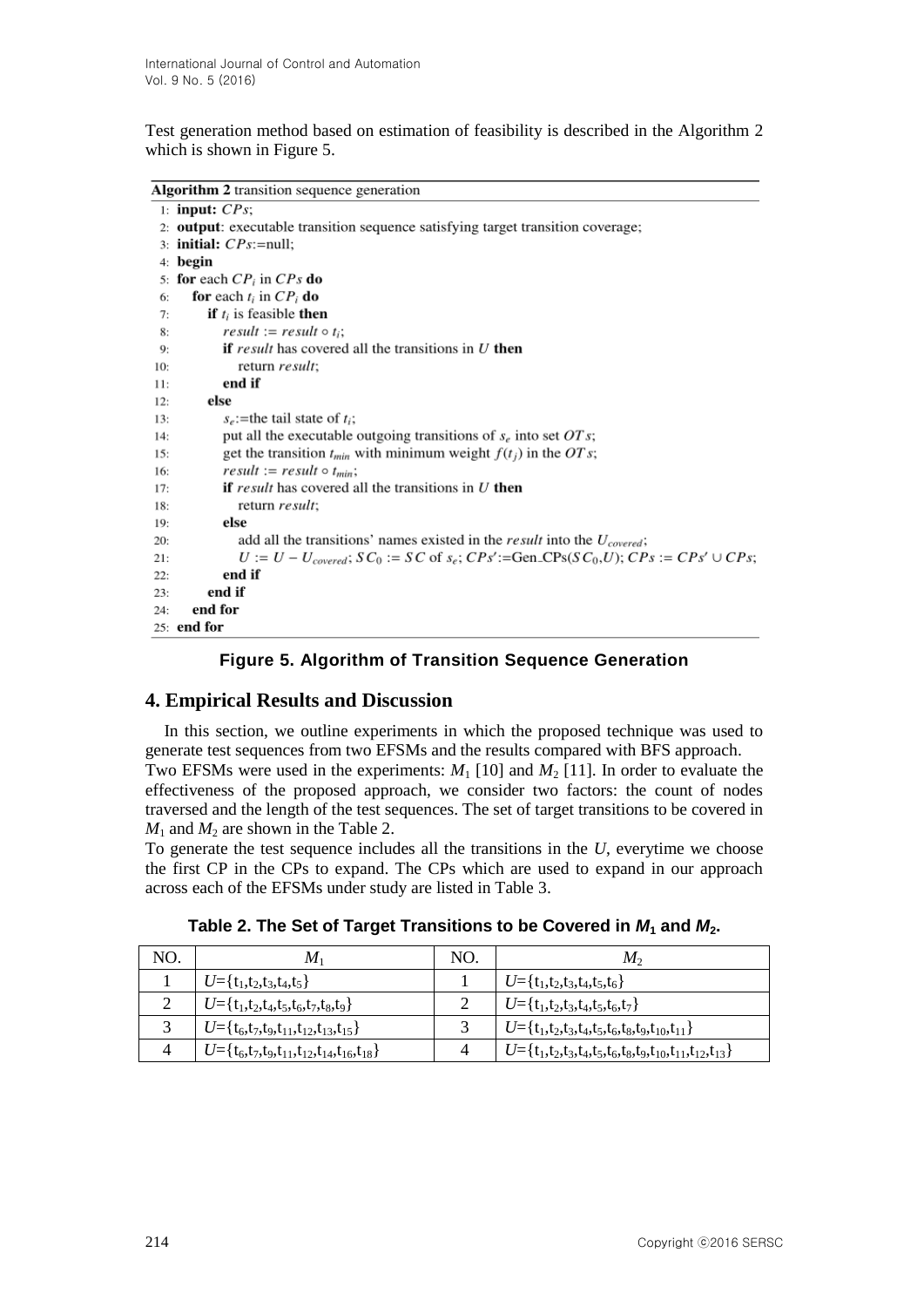|                | $M_1$                                                               |                | $M_2$                                                                      |
|----------------|---------------------------------------------------------------------|----------------|----------------------------------------------------------------------------|
| U              | CP                                                                  | U              | CP                                                                         |
| 1              | $CP_1 = t_1, t_2, t_3, t_2, t_4, t_5$                               | 1              | $CP_1 = t_1, t_2, t_3, t_5, t_4, t_6$                                      |
|                | $CP_2 = t_2, t_4, t_3$                                              |                |                                                                            |
|                | $CP_3 = t_4, t_3$                                                   |                |                                                                            |
| 2              | $CP_1=t_1,t_2,t_5,t_2,t_4,t_6,t_7,t_9,t_{10},t_8$                   | 2              | $CP_1 = t_1, t_2, t_3, t_5, t_4, t_6, t_4, t_7$                            |
|                | $CP_2 = t_{10}, t_8$                                                |                | $CP_2 = t_8, t_7$                                                          |
|                | $CP_3=t_8$                                                          |                |                                                                            |
| $\overline{3}$ | $CP_1 = t_6, t_7, t_9, t_{11}, t_9, t_{12}, t_{13}, t_{15}$         | 3              | $CP_1 = t_1, t_2, t_3, t_5, t_4, t_6, t_4, t_8, t_9, t_{10}, t_9, t_{11}$  |
|                | $CP_2 = t_{11}, t_9, t_{13}, t_{15}$                                |                | $CP_2 = t_9, t_{11}$                                                       |
|                | $CP_3 = t_{15}$                                                     |                | $CP_3 = t_9, t_{11}$                                                       |
|                | $CP_4 = t_{15}$                                                     |                |                                                                            |
|                | $CP_5 = t_{15}$                                                     |                |                                                                            |
|                | $CP_6 = t_{15}$                                                     |                |                                                                            |
| $\overline{4}$ | $CP_1 = t_6, t_7, t_9, t_{11}, t_9, t_{12}, t_{14}, t_{18}, t_{16}$ | $\overline{4}$ | $CP_1 = t_1, t_2, t_3, t_4, t_8, t_9, t_{10}, t_9, t_{11}, t_{13}, t_{14}$ |
|                | $CP_2 = t_{11}, t_9, t_{14}, t_{18}, t_{16}$                        |                | $CP_2 = t_9, t_{11}, t_{13}, t_{14}$                                       |
|                | $CP_3 = t_{13}$                                                     |                | $CP_3 = t_9, t_{11}, t_{13}, t_{14}$                                       |
|                | $CP_4 = t_{13}$                                                     |                |                                                                            |
|                | $CP_5 = t_{13}$                                                     |                |                                                                            |

**Table 3. The CPs that are Expanded to Generate Test Sequences in** *M***<sup>1</sup> and**   $M<sub>2</sub>$ 

Table 4 shows the results for the two EFSMs. Compared to the BFS algorithm, the average number of nodes which are searched in the process of test sequence generation in the new algorithm is reduced by 45.5%. Figure 6 clearly indicates the superiority of new technique over the BFS with respect to the number of states explored. Data are also provided in Table 4.

**Table 4. Comparison of the Number of Traverse Nodes**

| $M_1$ | <b>BFS</b> | Our method | $M_{2}$ | <b>BFS</b> | Our method |
|-------|------------|------------|---------|------------|------------|
|       | 1204       | 141        |         | 18         | 25         |
|       | 5770       | 5046       |         | 105        | 79         |
|       | 3536       | 1470       |         | 23723      | 4012       |
|       | 6895       | 3540       |         | 19351      | 3373       |



**Figure 6. Reduce Rate of Explored Nodes**

Our approach performs almost as well as BFS with regard to the length of test sequence which is consistent with our observations from Table 5 and Table 6.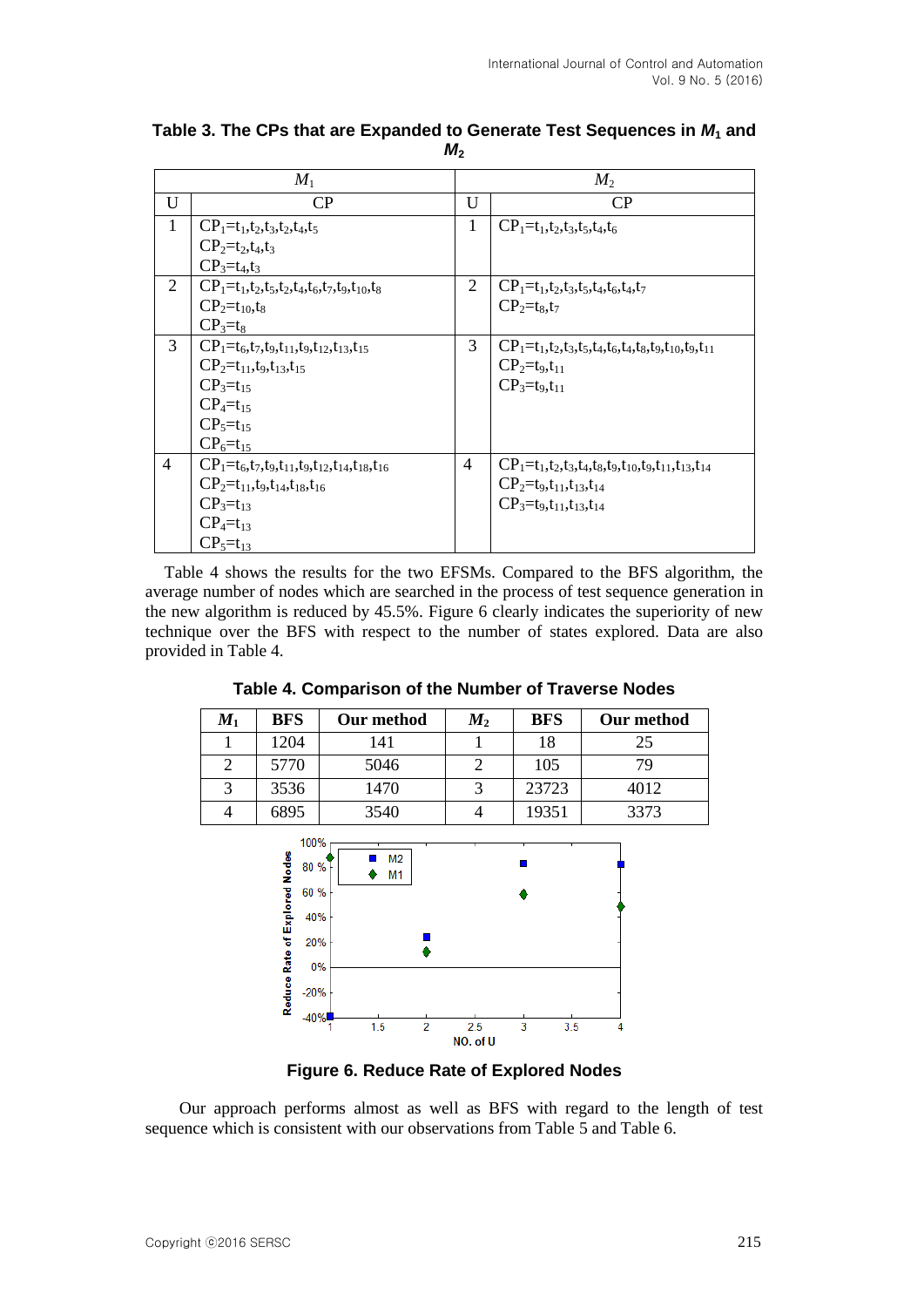| $M_1$ | <b>BFS</b>                                                                                                            | Our method                                                                           |
|-------|-----------------------------------------------------------------------------------------------------------------------|--------------------------------------------------------------------------------------|
|       | $t_1, t_2, t_5, t_2, t_4, t_4, t_4, t_3$                                                                              | $t_1, t_2, t_5, t_2, t_4, t_4, t_4, t_3$                                             |
| ി     | $t_1, t_2, t_5, t_2, t_4, t_6, t_7, t_9, t_{12}, t_{11}, t_8$                                                         | $t_1, t_2, t_5, t_2, t_4, t_6, t_7, t_9, t_{12}, t_{11}, t_8$                        |
| 2     | $t_6, t_7, t_9, t_{12}, t_{11}, t_9, t_{13}, t_{13}, t_{13}, t_{15}, t_{16}$                                          | $t_6, t_7, t_9, t_{12}, t_{11}, t_9, t_{13}, t_{13}, t_{13}, t_{15}$                 |
|       | $t_6$ , $t_7$ , $t_9$ , $t_{12}$ , $t_{11}$ , $t_9$ , $t_{13}$ , $t_{12}$ , $t_{13}$ , $t_{14}$ , $t_{18}$ , $t_{16}$ | $t_6, t_7, t_9, t_{12}, t_{11}, t_9, t_{14}, t_{18}, t_{13}, t_{13}, t_{13}, t_{16}$ |

## **Table 5. Comparison of the Length of Test Sequences Generated**

## **Table 6. Comparison of the Length of Test Sequences Generated**

| $M_{2}$ | <b>BFS</b>                                                                                   | Our method                                                                                    |
|---------|----------------------------------------------------------------------------------------------|-----------------------------------------------------------------------------------------------|
|         | $t_1, t_2, t_3, t_5, t_4, t_6$                                                               | $t_1, t_2, t_3, t_5, t_4, t_6$                                                                |
| ◠       | $t_1, t_2, t_3, t_5, t_4, t_6, t_4, t_8, t_7$                                                | $t_1, t_2, t_3, t_5, t_4, t_6, t_4, t_8, t_7$                                                 |
| $\sim$  | $t_1, t_2, t_3, t_5, t_4, t_6, t_4, t_8, t_9, t_{10}, t_9, t_{10}, t_9, t_{10}, t_9, t_{11}$ | $t_1, t_2, t_3, t_5, t_4, t_6, t_4, t_8, t_9, t_{10}, t_9, t_{10}, t_9, t_{10}, t_9, t_{11}$  |
| 4       | $t_1, t_2, t_3, t_4, t_8, t_9, t_{10}, t_9, t_{10}, t_{10}, t_{10}, t_{11}, t_{13}, t_{14}$  | $t_1, t_2, t_3, t_4, t_8, t_9, t_{10}, t_9, t_{10}, t_9, t_{10}, t_9, t_{11}, t_{13}, t_{14}$ |

# **5. Related Work.**

Currently, there are many works regarding test generation methods for EFSM models [12-14]. Huang [11] proposed a test sequence generation method by constructing a TEA tree. The main idea of the method is deriving the shortest executable test sequence through expanding the TEA tree, which is rooted in a given state configuration in the breadth-first-search way. However it easily leads to the state explosion problem. Duale [15] introduced a method to generate tests for EFSM models which converts a class of EFSMs into EFSMs in which all TPs are feasible with detection and elimination of conflicts. It is hard to produce test cases that satisfy a test criterion expressed in terms of the original EFSM.

Kalaji [8] presented a novel fitness metric to estimate the feasibility of a path, which is evaluated by being used in a genetic algorithm to guide the search towards TPs that are likely to be FTPs. Lefticaru [16] used independent component-based fitness (ICF) for path data generation from EFSMs. This new approach takes the independent sub-paths into account and uses a global, evolutionary inspired search. However in these methods, the choice of initial candidate test sequences as the parents is usually random, thus it easily leads to blindness search in the subsequent process.

Li [17] applied symbolic execution in generating configuration-oriented executable test sequences from EFSM models. The inputs are given in in symbolic form, thus the values of the context variables are symbols. Expressions over these symbols are exploited to guide the derivation of the test sequences.

Shu [10] studied a test generation method using adaptive and heuristic methods. They analysis intrinsic characteristics of variables and predicates of transitions in a EFSM model and defined a adjacency transition dependence graph based on relationship among transitions. The approach expands a TEA tree with the heuristic guidance to ensure the feasibility of test sequences generated.

# **6. Conclusion and Prospective**

In this paper, we proposed a new executable test sequence generation algorithm for EFSM-based protocol conformance test using the transitions feasibility estimation. Firstly, the new algorithm classifies DPs according to the type of variables they include. Then, it expands CPs which are derived from *G* by the adaptive exploration function to aid the generation of executable test sequence that satisfies a test criterion. The experimental results suggest that our approach can effectively alleviate the state explosion problem usually occurring in the BFS-based TEA test generation methods.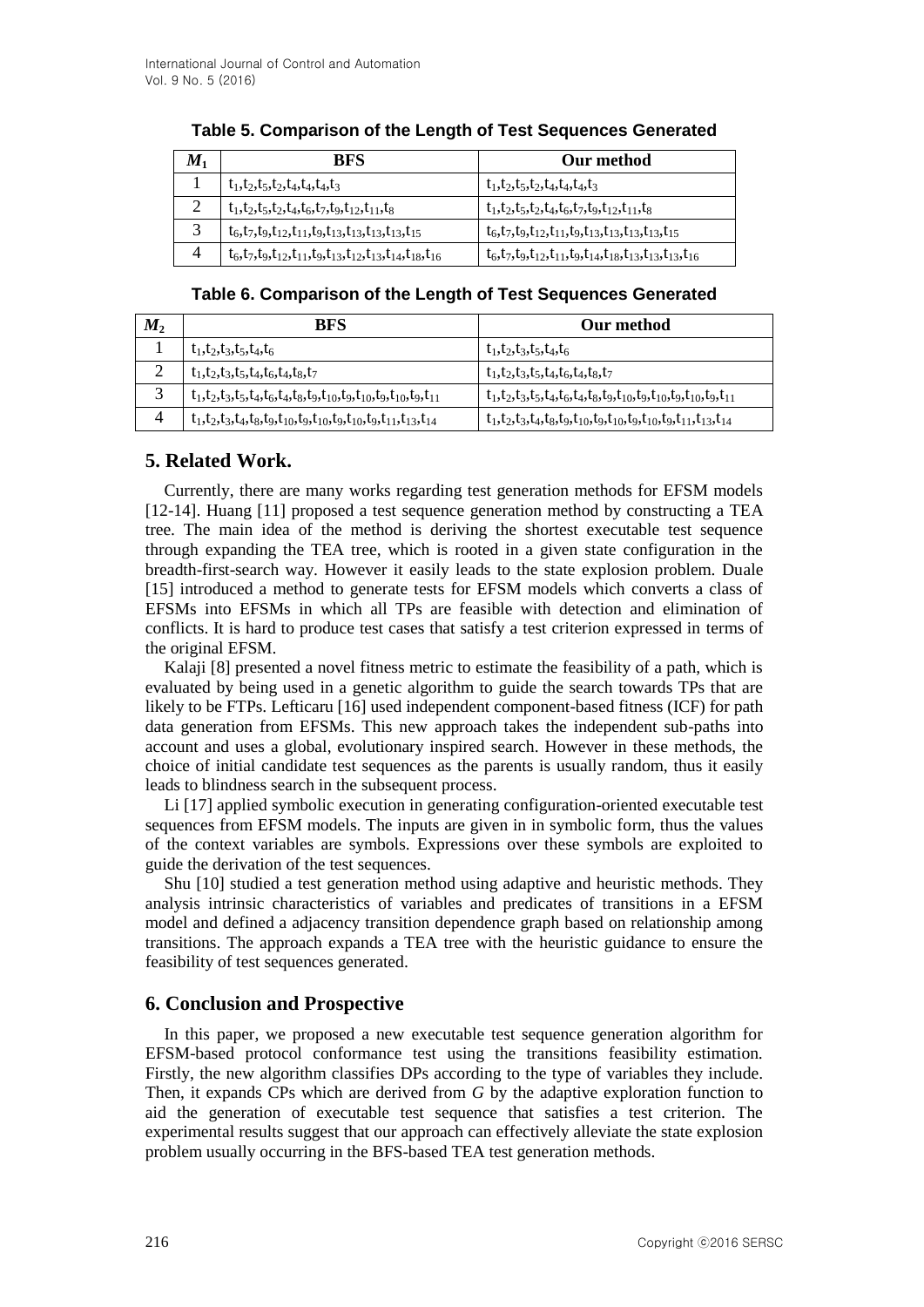We use BFS with *TC* pruning strategy to generate CPs. Hence, the future research direction is to reduce the number of states explored in the process of CPs generation. For example, we can derive the CPs by using one of FSM-based methods presented in the literature [4-6].

#### **Acknowledgements**

We would like to appreciate the anonymous reviewers for their constructive comments and suggestions to improve the quality of this paper. This work is partially supported by the National Natural Science Foundation of China (No. 61101111), Science Foundation of Zhejiang Sci-Tech University (ZSTU) under Grant No.1004839-Y, Public Project of Zhejiang Province under Grant No. 2013C33087.

### **References**

- [1] Y. Fu and O. Kone, "Security and robustness by protocol testing", IEEE Systems Journal, vol.8, no.3, **(2012),** pp.699-707.
- [2] T. S. Chow, "Testing software design modeled by finite-state machines", IEEE Transaction on Software Engineering vol.4, no.3, **(1978)**, pp.178-187.
- [3] A. Cavalli, C. Gervy and S. Prokopenko, "New approaches for passive testing using an extended finite state machine specification", Information and Software Technology, vol.45, no.12, **(2003)**, pp.837-852.
- [4] A. V. Aho, A. T. Dahbura, D. Lee and M. U. Uyar, "An optimization technique for protocol conformance test generation based on UIO sequences and rural Chinese postman tours", IEEE Transactions on Communications, vol.39, no.11, **(1991)**, pp.1604-1615.
- [5] R. Dorofeeva, K. El-Fakih, S. Maag, A. R. Cavalli and N. Yevtushenko, "FSM-based conformance testing methods: a survey annotated with experimental evaluation", Information and Software Technology, vol.52, no.12, **(2010)**, pp.1286-1297.
- [6] S. Anand, E. K. Burke, T. Y. Chen, J. Clark, M. B. Cohen, W. Grieskamp, M. Harman, M. J. Harrold and P. McMinn, "An orchestrated survey of methodologies for automated software test case generation', Journal of Systems and Software, vol.86, no.8, **(2013)**, pp.1978-2001.
- [7] R. Yang, Z. Chen, B. Xu, W. E. Wong and J. Zhang, "Improve the effectiveness of test case generation on efsm via automatic path feasibility analysis", Proceedings of the 13th International Symposium on High-Assurance Systems Engineering, **(2011)**, pp.17-24.
- [8] A.S. Kalaji, R.M. Hierons and S. Swift, "An integrated search-based approach for automatic testing from extended finite state machine (EFSM) models", Information and Software Technology, vol.53, no.12, **(2011)**, pp.1297-1318.
- [9] C.M. Huang, M.S. Chiang and M.Y. Jang, "UIO<sub>E</sub>: a protocol test sequence generation method using the transition executability analysis (TEA)", Computer Communications, vol.21, no.16, **(1998)**, pp. 1462- 1475.
- [10] T. Shu, L.G. Liu and W.Q. Xu, "Adaptive Executable Test Sequences Generation from an Extended Finite State Machine', Journal of Computer Research and Development, vol. 49, no. 6, **(2012)**, pp.1211- 1219.
- [11] C.M. Huang, M.Y. Jang and M.S. Chiang, "Executable EFSM-based data flow and control flow protocol test sequence generation using reachability analysis", Journal of the Chinese Institute of Engineers, vol.22, no.5, **(1999)**, pp.593-615.
- [12] W.E. Wong, A. Restrepo and B. Choi, "Validation of SDL specifications using EFSM-based test generation", Information and Software Technology, vol.51, no.11, **(2009)**, pp.1505-1519.
- [13] A.S. Kalaji, R.M. Hierons and S. Swift, "Generating feasible transition paths for testing from an extended finite state machine (EFSM)", Proceedings of the 2009 ICST international conference on Software Testing Verification and Validation, **(2009)**, pp.230-239.
- [14] K. Derderian, R.M. Hierons, M. Harman and Q. Guo, "Estimating the feasibility of transition paths in extended finite state machines", Automated Software Engineering, vol.17, no.1, **(2010)**, pp.33-56.
- [15] A.Y. Duale and M.U. Uyar, "A method enabling feasible conformance test sequence generation for EFSM models", IEEE Transactions on Computers, vol.53, no.5, **(2004)**, pp.614-627.
- [16] R. Lefticaru and F. Ipate, "An improved test generation approach from extended finite state machines using genetic algorithms", Proceedings of the 10th international conference on Software Engineering and Formal Methods,**(2012)**, pp.293-307.
- [17] S. Li, J. Wang, X. Wang and Z.C. Qi, "Configuration-oriented symbolic test sequence construction method for EFSM", Proceedings of the 2th Annual International Computer Software and Applications Conference, **(2005)**, pp.13-18.